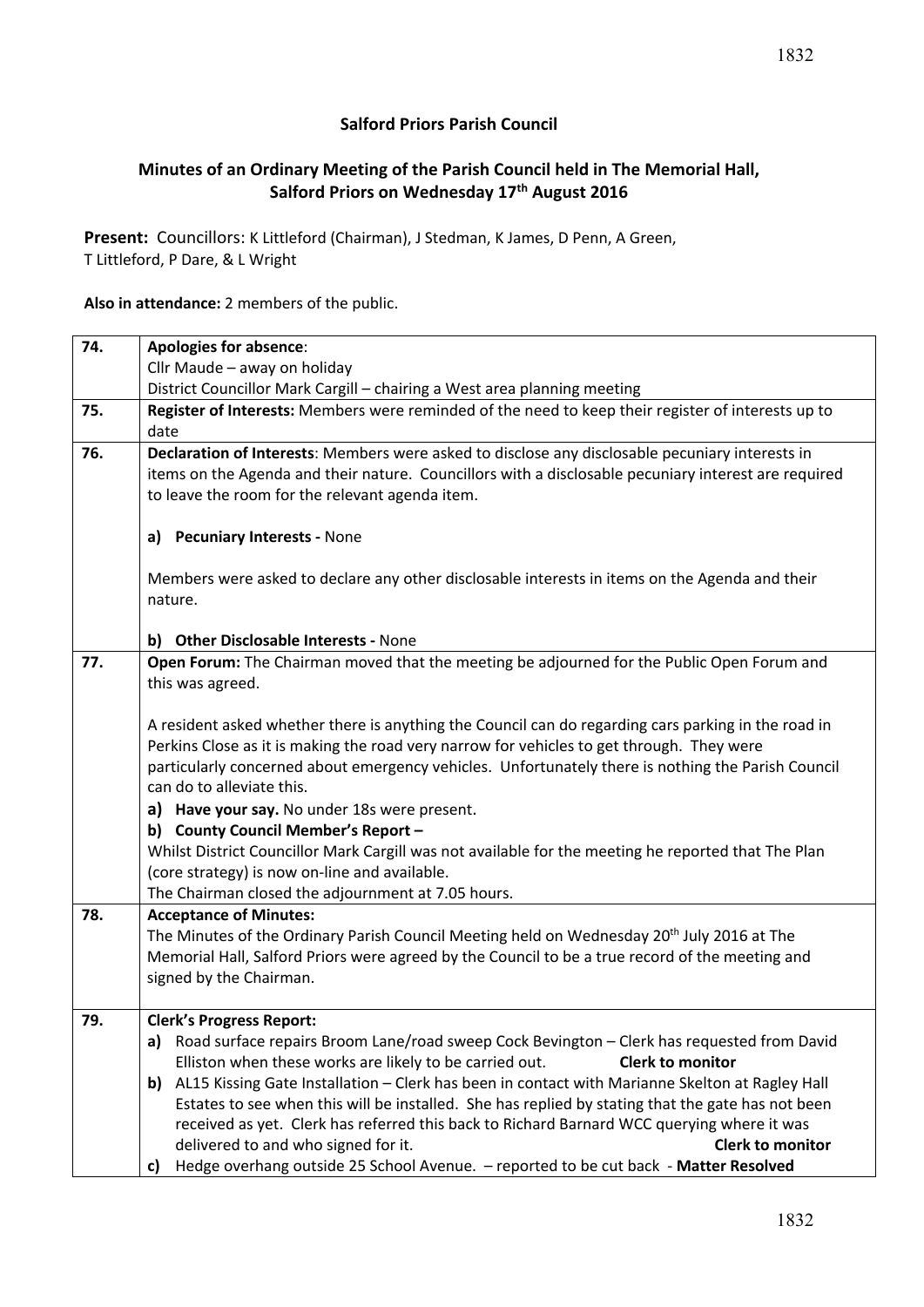| Clerk send a further letter stating that if action is not taken within 1 month the matter will be<br>referred to County Highways.<br>Clerk to pursue<br>Speed sign cleaning - not yet carried out<br>Clerk to pursue<br>e)<br>Office/Home printer fault and repair report from Avon Business Services. Unfortunately the<br>f)<br>Brother printer that the Clerk took home has stopped working. It has been confirmed that it is<br>not repairable. It was delegated to Clerk to investigate a printer (not Brother) which can scan,<br>photocopy and print double sided, limit £200.<br>Clerk to pursue<br>g) It was agreed that the Playing Field working group to meet early September regarding the<br>County Councillors fund grant application<br><b>Clerk to organise</b><br>h) Purchase order sent to Brandan White for mole control on the playing field and at Iron Cross $-$<br>Clerk to confirm with Brandan when these works will be carried out.<br><b>Neighbourhood Development Plan:</b><br>80.<br>No update from independent examiner.<br>81.<br><b>Planning Matters:</b><br><b>Applications Considered:</b><br>a) Application(s) reference: 16/02399/LBC Proposed: To allow mains gas to be fitted to the<br>property, a gas pipe needs to be taken from the road to the garage in the property, this will<br>entail a trench being dug in the front garden and a access hole made through the wall and<br>mountings to the inside of the interior wall for the gas meter at Church House, Station Road,<br>Salford Priors, WR11 8UX For Mr Michael Burns. The Council has no objection or comment on<br>the application.<br>b) 16/02361/FUL Proposed: Two-storey extension and garage at front (Demolition of old<br>extension shack garage and corrugated roof, single storey with flat roof to rear)<br>At The Garage, Salford Road, Rushford, WR11 8SL for Mr Simon Upstone. The Council has no<br>objection or comment to the application.<br><b>Applications Noted:</b><br>c) 16/02317/FUL. Proposed: Change of use of land from disused railway line to site compound<br>associated with caravan site (Sui Generis) and erection of storage shed at Willow Park, Station<br>Road, Salford Priors by Broadway Park Homes Ltd. Following consultation with Council<br>Members, under Clerk's delegated powers "No Objection, however the Parish Council feel it<br>should be finished in green cladding and have a green roof cover" was registered.<br>16/01763/FUL. Proposed erection of detached garage at Lodge, Pitchill, Evesham, WR11 8SN by<br>d)<br>Mr A Morrison. Following consultation with Council Members, under Clerk's delegated powers<br>"No objection but with comments regarding the plans which are ambiguous as they all relate to<br>Pitchill Lodge as the application site however the location plan indicates Pitchill Lodge as the<br>next door property. The site plan for flood compensation is incomprehensible and has no key or<br>information as to what it represents". These comments were emailed to Mr David O'Connor,<br>Planner direct.<br><b>Planning Decisions:</b><br>e) SDC/16/01700/FUL. Proposed: Erection of detached 6 car garage at Burleigh House, Iron Cross,<br>Salford Priors, Evesham, WR11 8SP. For Mr S Dhir. Planning permission granted subject to<br>conditions.<br>16/02071/AGNOT. Proposed : General purpose agricultural machinery building at Rough Hill,<br>f)<br>Low Road, Church Lench, Evesham, WR11 4UH for Rough Hill Farm Ltd. Planning Permission<br>granted with consideration being given for the roof to be finished in a dark green colour<br>instead of grey, following comments received from the Parish Council and CPRE.<br>Construction of a vacuum sewage pumping station with associated works and improved<br>g) |  | d) Hedge overhang on School Rd – no cutting back has taken place and Members requested the |  |  |  |  |
|--------------------------------------------------------------------------------------------------------------------------------------------------------------------------------------------------------------------------------------------------------------------------------------------------------------------------------------------------------------------------------------------------------------------------------------------------------------------------------------------------------------------------------------------------------------------------------------------------------------------------------------------------------------------------------------------------------------------------------------------------------------------------------------------------------------------------------------------------------------------------------------------------------------------------------------------------------------------------------------------------------------------------------------------------------------------------------------------------------------------------------------------------------------------------------------------------------------------------------------------------------------------------------------------------------------------------------------------------------------------------------------------------------------------------------------------------------------------------------------------------------------------------------------------------------------------------------------------------------------------------------------------------------------------------------------------------------------------------------------------------------------------------------------------------------------------------------------------------------------------------------------------------------------------------------------------------------------------------------------------------------------------------------------------------------------------------------------------------------------------------------------------------------------------------------------------------------------------------------------------------------------------------------------------------------------------------------------------------------------------------------------------------------------------------------------------------------------------------------------------------------------------------------------------------------------------------------------------------------------------------------------------------------------------------------------------------------------------------------------------------------------------------------------------------------------------------------------------------------------------------------------------------------------------------------------------------------------------------------------------------------------------------------------------------------------------------------------------------------------------------------------------------------------------------------------------------------------------------------------------------------------------------------------------------------------------------------------------------------------------------------------------------------------------------------------------------------------------------------------------------------------------------------------------------------------------------------------------------------------------------------------------------------------------------------------------------------------------------------------------------------------------------------------------------------------------------|--|--------------------------------------------------------------------------------------------|--|--|--|--|
|                                                                                                                                                                                                                                                                                                                                                                                                                                                                                                                                                                                                                                                                                                                                                                                                                                                                                                                                                                                                                                                                                                                                                                                                                                                                                                                                                                                                                                                                                                                                                                                                                                                                                                                                                                                                                                                                                                                                                                                                                                                                                                                                                                                                                                                                                                                                                                                                                                                                                                                                                                                                                                                                                                                                                                                                                                                                                                                                                                                                                                                                                                                                                                                                                                                                                                                                                                                                                                                                                                                                                                                                                                                                                                                                                                                                                          |  |                                                                                            |  |  |  |  |
|                                                                                                                                                                                                                                                                                                                                                                                                                                                                                                                                                                                                                                                                                                                                                                                                                                                                                                                                                                                                                                                                                                                                                                                                                                                                                                                                                                                                                                                                                                                                                                                                                                                                                                                                                                                                                                                                                                                                                                                                                                                                                                                                                                                                                                                                                                                                                                                                                                                                                                                                                                                                                                                                                                                                                                                                                                                                                                                                                                                                                                                                                                                                                                                                                                                                                                                                                                                                                                                                                                                                                                                                                                                                                                                                                                                                                          |  |                                                                                            |  |  |  |  |
|                                                                                                                                                                                                                                                                                                                                                                                                                                                                                                                                                                                                                                                                                                                                                                                                                                                                                                                                                                                                                                                                                                                                                                                                                                                                                                                                                                                                                                                                                                                                                                                                                                                                                                                                                                                                                                                                                                                                                                                                                                                                                                                                                                                                                                                                                                                                                                                                                                                                                                                                                                                                                                                                                                                                                                                                                                                                                                                                                                                                                                                                                                                                                                                                                                                                                                                                                                                                                                                                                                                                                                                                                                                                                                                                                                                                                          |  |                                                                                            |  |  |  |  |
|                                                                                                                                                                                                                                                                                                                                                                                                                                                                                                                                                                                                                                                                                                                                                                                                                                                                                                                                                                                                                                                                                                                                                                                                                                                                                                                                                                                                                                                                                                                                                                                                                                                                                                                                                                                                                                                                                                                                                                                                                                                                                                                                                                                                                                                                                                                                                                                                                                                                                                                                                                                                                                                                                                                                                                                                                                                                                                                                                                                                                                                                                                                                                                                                                                                                                                                                                                                                                                                                                                                                                                                                                                                                                                                                                                                                                          |  |                                                                                            |  |  |  |  |
|                                                                                                                                                                                                                                                                                                                                                                                                                                                                                                                                                                                                                                                                                                                                                                                                                                                                                                                                                                                                                                                                                                                                                                                                                                                                                                                                                                                                                                                                                                                                                                                                                                                                                                                                                                                                                                                                                                                                                                                                                                                                                                                                                                                                                                                                                                                                                                                                                                                                                                                                                                                                                                                                                                                                                                                                                                                                                                                                                                                                                                                                                                                                                                                                                                                                                                                                                                                                                                                                                                                                                                                                                                                                                                                                                                                                                          |  |                                                                                            |  |  |  |  |
|                                                                                                                                                                                                                                                                                                                                                                                                                                                                                                                                                                                                                                                                                                                                                                                                                                                                                                                                                                                                                                                                                                                                                                                                                                                                                                                                                                                                                                                                                                                                                                                                                                                                                                                                                                                                                                                                                                                                                                                                                                                                                                                                                                                                                                                                                                                                                                                                                                                                                                                                                                                                                                                                                                                                                                                                                                                                                                                                                                                                                                                                                                                                                                                                                                                                                                                                                                                                                                                                                                                                                                                                                                                                                                                                                                                                                          |  |                                                                                            |  |  |  |  |
|                                                                                                                                                                                                                                                                                                                                                                                                                                                                                                                                                                                                                                                                                                                                                                                                                                                                                                                                                                                                                                                                                                                                                                                                                                                                                                                                                                                                                                                                                                                                                                                                                                                                                                                                                                                                                                                                                                                                                                                                                                                                                                                                                                                                                                                                                                                                                                                                                                                                                                                                                                                                                                                                                                                                                                                                                                                                                                                                                                                                                                                                                                                                                                                                                                                                                                                                                                                                                                                                                                                                                                                                                                                                                                                                                                                                                          |  |                                                                                            |  |  |  |  |
|                                                                                                                                                                                                                                                                                                                                                                                                                                                                                                                                                                                                                                                                                                                                                                                                                                                                                                                                                                                                                                                                                                                                                                                                                                                                                                                                                                                                                                                                                                                                                                                                                                                                                                                                                                                                                                                                                                                                                                                                                                                                                                                                                                                                                                                                                                                                                                                                                                                                                                                                                                                                                                                                                                                                                                                                                                                                                                                                                                                                                                                                                                                                                                                                                                                                                                                                                                                                                                                                                                                                                                                                                                                                                                                                                                                                                          |  |                                                                                            |  |  |  |  |
|                                                                                                                                                                                                                                                                                                                                                                                                                                                                                                                                                                                                                                                                                                                                                                                                                                                                                                                                                                                                                                                                                                                                                                                                                                                                                                                                                                                                                                                                                                                                                                                                                                                                                                                                                                                                                                                                                                                                                                                                                                                                                                                                                                                                                                                                                                                                                                                                                                                                                                                                                                                                                                                                                                                                                                                                                                                                                                                                                                                                                                                                                                                                                                                                                                                                                                                                                                                                                                                                                                                                                                                                                                                                                                                                                                                                                          |  |                                                                                            |  |  |  |  |
|                                                                                                                                                                                                                                                                                                                                                                                                                                                                                                                                                                                                                                                                                                                                                                                                                                                                                                                                                                                                                                                                                                                                                                                                                                                                                                                                                                                                                                                                                                                                                                                                                                                                                                                                                                                                                                                                                                                                                                                                                                                                                                                                                                                                                                                                                                                                                                                                                                                                                                                                                                                                                                                                                                                                                                                                                                                                                                                                                                                                                                                                                                                                                                                                                                                                                                                                                                                                                                                                                                                                                                                                                                                                                                                                                                                                                          |  |                                                                                            |  |  |  |  |
|                                                                                                                                                                                                                                                                                                                                                                                                                                                                                                                                                                                                                                                                                                                                                                                                                                                                                                                                                                                                                                                                                                                                                                                                                                                                                                                                                                                                                                                                                                                                                                                                                                                                                                                                                                                                                                                                                                                                                                                                                                                                                                                                                                                                                                                                                                                                                                                                                                                                                                                                                                                                                                                                                                                                                                                                                                                                                                                                                                                                                                                                                                                                                                                                                                                                                                                                                                                                                                                                                                                                                                                                                                                                                                                                                                                                                          |  |                                                                                            |  |  |  |  |
|                                                                                                                                                                                                                                                                                                                                                                                                                                                                                                                                                                                                                                                                                                                                                                                                                                                                                                                                                                                                                                                                                                                                                                                                                                                                                                                                                                                                                                                                                                                                                                                                                                                                                                                                                                                                                                                                                                                                                                                                                                                                                                                                                                                                                                                                                                                                                                                                                                                                                                                                                                                                                                                                                                                                                                                                                                                                                                                                                                                                                                                                                                                                                                                                                                                                                                                                                                                                                                                                                                                                                                                                                                                                                                                                                                                                                          |  |                                                                                            |  |  |  |  |
|                                                                                                                                                                                                                                                                                                                                                                                                                                                                                                                                                                                                                                                                                                                                                                                                                                                                                                                                                                                                                                                                                                                                                                                                                                                                                                                                                                                                                                                                                                                                                                                                                                                                                                                                                                                                                                                                                                                                                                                                                                                                                                                                                                                                                                                                                                                                                                                                                                                                                                                                                                                                                                                                                                                                                                                                                                                                                                                                                                                                                                                                                                                                                                                                                                                                                                                                                                                                                                                                                                                                                                                                                                                                                                                                                                                                                          |  |                                                                                            |  |  |  |  |
|                                                                                                                                                                                                                                                                                                                                                                                                                                                                                                                                                                                                                                                                                                                                                                                                                                                                                                                                                                                                                                                                                                                                                                                                                                                                                                                                                                                                                                                                                                                                                                                                                                                                                                                                                                                                                                                                                                                                                                                                                                                                                                                                                                                                                                                                                                                                                                                                                                                                                                                                                                                                                                                                                                                                                                                                                                                                                                                                                                                                                                                                                                                                                                                                                                                                                                                                                                                                                                                                                                                                                                                                                                                                                                                                                                                                                          |  |                                                                                            |  |  |  |  |
|                                                                                                                                                                                                                                                                                                                                                                                                                                                                                                                                                                                                                                                                                                                                                                                                                                                                                                                                                                                                                                                                                                                                                                                                                                                                                                                                                                                                                                                                                                                                                                                                                                                                                                                                                                                                                                                                                                                                                                                                                                                                                                                                                                                                                                                                                                                                                                                                                                                                                                                                                                                                                                                                                                                                                                                                                                                                                                                                                                                                                                                                                                                                                                                                                                                                                                                                                                                                                                                                                                                                                                                                                                                                                                                                                                                                                          |  |                                                                                            |  |  |  |  |
|                                                                                                                                                                                                                                                                                                                                                                                                                                                                                                                                                                                                                                                                                                                                                                                                                                                                                                                                                                                                                                                                                                                                                                                                                                                                                                                                                                                                                                                                                                                                                                                                                                                                                                                                                                                                                                                                                                                                                                                                                                                                                                                                                                                                                                                                                                                                                                                                                                                                                                                                                                                                                                                                                                                                                                                                                                                                                                                                                                                                                                                                                                                                                                                                                                                                                                                                                                                                                                                                                                                                                                                                                                                                                                                                                                                                                          |  |                                                                                            |  |  |  |  |
|                                                                                                                                                                                                                                                                                                                                                                                                                                                                                                                                                                                                                                                                                                                                                                                                                                                                                                                                                                                                                                                                                                                                                                                                                                                                                                                                                                                                                                                                                                                                                                                                                                                                                                                                                                                                                                                                                                                                                                                                                                                                                                                                                                                                                                                                                                                                                                                                                                                                                                                                                                                                                                                                                                                                                                                                                                                                                                                                                                                                                                                                                                                                                                                                                                                                                                                                                                                                                                                                                                                                                                                                                                                                                                                                                                                                                          |  |                                                                                            |  |  |  |  |
|                                                                                                                                                                                                                                                                                                                                                                                                                                                                                                                                                                                                                                                                                                                                                                                                                                                                                                                                                                                                                                                                                                                                                                                                                                                                                                                                                                                                                                                                                                                                                                                                                                                                                                                                                                                                                                                                                                                                                                                                                                                                                                                                                                                                                                                                                                                                                                                                                                                                                                                                                                                                                                                                                                                                                                                                                                                                                                                                                                                                                                                                                                                                                                                                                                                                                                                                                                                                                                                                                                                                                                                                                                                                                                                                                                                                                          |  |                                                                                            |  |  |  |  |
|                                                                                                                                                                                                                                                                                                                                                                                                                                                                                                                                                                                                                                                                                                                                                                                                                                                                                                                                                                                                                                                                                                                                                                                                                                                                                                                                                                                                                                                                                                                                                                                                                                                                                                                                                                                                                                                                                                                                                                                                                                                                                                                                                                                                                                                                                                                                                                                                                                                                                                                                                                                                                                                                                                                                                                                                                                                                                                                                                                                                                                                                                                                                                                                                                                                                                                                                                                                                                                                                                                                                                                                                                                                                                                                                                                                                                          |  |                                                                                            |  |  |  |  |
|                                                                                                                                                                                                                                                                                                                                                                                                                                                                                                                                                                                                                                                                                                                                                                                                                                                                                                                                                                                                                                                                                                                                                                                                                                                                                                                                                                                                                                                                                                                                                                                                                                                                                                                                                                                                                                                                                                                                                                                                                                                                                                                                                                                                                                                                                                                                                                                                                                                                                                                                                                                                                                                                                                                                                                                                                                                                                                                                                                                                                                                                                                                                                                                                                                                                                                                                                                                                                                                                                                                                                                                                                                                                                                                                                                                                                          |  |                                                                                            |  |  |  |  |
|                                                                                                                                                                                                                                                                                                                                                                                                                                                                                                                                                                                                                                                                                                                                                                                                                                                                                                                                                                                                                                                                                                                                                                                                                                                                                                                                                                                                                                                                                                                                                                                                                                                                                                                                                                                                                                                                                                                                                                                                                                                                                                                                                                                                                                                                                                                                                                                                                                                                                                                                                                                                                                                                                                                                                                                                                                                                                                                                                                                                                                                                                                                                                                                                                                                                                                                                                                                                                                                                                                                                                                                                                                                                                                                                                                                                                          |  |                                                                                            |  |  |  |  |
|                                                                                                                                                                                                                                                                                                                                                                                                                                                                                                                                                                                                                                                                                                                                                                                                                                                                                                                                                                                                                                                                                                                                                                                                                                                                                                                                                                                                                                                                                                                                                                                                                                                                                                                                                                                                                                                                                                                                                                                                                                                                                                                                                                                                                                                                                                                                                                                                                                                                                                                                                                                                                                                                                                                                                                                                                                                                                                                                                                                                                                                                                                                                                                                                                                                                                                                                                                                                                                                                                                                                                                                                                                                                                                                                                                                                                          |  |                                                                                            |  |  |  |  |
|                                                                                                                                                                                                                                                                                                                                                                                                                                                                                                                                                                                                                                                                                                                                                                                                                                                                                                                                                                                                                                                                                                                                                                                                                                                                                                                                                                                                                                                                                                                                                                                                                                                                                                                                                                                                                                                                                                                                                                                                                                                                                                                                                                                                                                                                                                                                                                                                                                                                                                                                                                                                                                                                                                                                                                                                                                                                                                                                                                                                                                                                                                                                                                                                                                                                                                                                                                                                                                                                                                                                                                                                                                                                                                                                                                                                                          |  |                                                                                            |  |  |  |  |
|                                                                                                                                                                                                                                                                                                                                                                                                                                                                                                                                                                                                                                                                                                                                                                                                                                                                                                                                                                                                                                                                                                                                                                                                                                                                                                                                                                                                                                                                                                                                                                                                                                                                                                                                                                                                                                                                                                                                                                                                                                                                                                                                                                                                                                                                                                                                                                                                                                                                                                                                                                                                                                                                                                                                                                                                                                                                                                                                                                                                                                                                                                                                                                                                                                                                                                                                                                                                                                                                                                                                                                                                                                                                                                                                                                                                                          |  |                                                                                            |  |  |  |  |
|                                                                                                                                                                                                                                                                                                                                                                                                                                                                                                                                                                                                                                                                                                                                                                                                                                                                                                                                                                                                                                                                                                                                                                                                                                                                                                                                                                                                                                                                                                                                                                                                                                                                                                                                                                                                                                                                                                                                                                                                                                                                                                                                                                                                                                                                                                                                                                                                                                                                                                                                                                                                                                                                                                                                                                                                                                                                                                                                                                                                                                                                                                                                                                                                                                                                                                                                                                                                                                                                                                                                                                                                                                                                                                                                                                                                                          |  |                                                                                            |  |  |  |  |
|                                                                                                                                                                                                                                                                                                                                                                                                                                                                                                                                                                                                                                                                                                                                                                                                                                                                                                                                                                                                                                                                                                                                                                                                                                                                                                                                                                                                                                                                                                                                                                                                                                                                                                                                                                                                                                                                                                                                                                                                                                                                                                                                                                                                                                                                                                                                                                                                                                                                                                                                                                                                                                                                                                                                                                                                                                                                                                                                                                                                                                                                                                                                                                                                                                                                                                                                                                                                                                                                                                                                                                                                                                                                                                                                                                                                                          |  |                                                                                            |  |  |  |  |
|                                                                                                                                                                                                                                                                                                                                                                                                                                                                                                                                                                                                                                                                                                                                                                                                                                                                                                                                                                                                                                                                                                                                                                                                                                                                                                                                                                                                                                                                                                                                                                                                                                                                                                                                                                                                                                                                                                                                                                                                                                                                                                                                                                                                                                                                                                                                                                                                                                                                                                                                                                                                                                                                                                                                                                                                                                                                                                                                                                                                                                                                                                                                                                                                                                                                                                                                                                                                                                                                                                                                                                                                                                                                                                                                                                                                                          |  |                                                                                            |  |  |  |  |
|                                                                                                                                                                                                                                                                                                                                                                                                                                                                                                                                                                                                                                                                                                                                                                                                                                                                                                                                                                                                                                                                                                                                                                                                                                                                                                                                                                                                                                                                                                                                                                                                                                                                                                                                                                                                                                                                                                                                                                                                                                                                                                                                                                                                                                                                                                                                                                                                                                                                                                                                                                                                                                                                                                                                                                                                                                                                                                                                                                                                                                                                                                                                                                                                                                                                                                                                                                                                                                                                                                                                                                                                                                                                                                                                                                                                                          |  |                                                                                            |  |  |  |  |
|                                                                                                                                                                                                                                                                                                                                                                                                                                                                                                                                                                                                                                                                                                                                                                                                                                                                                                                                                                                                                                                                                                                                                                                                                                                                                                                                                                                                                                                                                                                                                                                                                                                                                                                                                                                                                                                                                                                                                                                                                                                                                                                                                                                                                                                                                                                                                                                                                                                                                                                                                                                                                                                                                                                                                                                                                                                                                                                                                                                                                                                                                                                                                                                                                                                                                                                                                                                                                                                                                                                                                                                                                                                                                                                                                                                                                          |  |                                                                                            |  |  |  |  |
|                                                                                                                                                                                                                                                                                                                                                                                                                                                                                                                                                                                                                                                                                                                                                                                                                                                                                                                                                                                                                                                                                                                                                                                                                                                                                                                                                                                                                                                                                                                                                                                                                                                                                                                                                                                                                                                                                                                                                                                                                                                                                                                                                                                                                                                                                                                                                                                                                                                                                                                                                                                                                                                                                                                                                                                                                                                                                                                                                                                                                                                                                                                                                                                                                                                                                                                                                                                                                                                                                                                                                                                                                                                                                                                                                                                                                          |  |                                                                                            |  |  |  |  |
|                                                                                                                                                                                                                                                                                                                                                                                                                                                                                                                                                                                                                                                                                                                                                                                                                                                                                                                                                                                                                                                                                                                                                                                                                                                                                                                                                                                                                                                                                                                                                                                                                                                                                                                                                                                                                                                                                                                                                                                                                                                                                                                                                                                                                                                                                                                                                                                                                                                                                                                                                                                                                                                                                                                                                                                                                                                                                                                                                                                                                                                                                                                                                                                                                                                                                                                                                                                                                                                                                                                                                                                                                                                                                                                                                                                                                          |  |                                                                                            |  |  |  |  |
|                                                                                                                                                                                                                                                                                                                                                                                                                                                                                                                                                                                                                                                                                                                                                                                                                                                                                                                                                                                                                                                                                                                                                                                                                                                                                                                                                                                                                                                                                                                                                                                                                                                                                                                                                                                                                                                                                                                                                                                                                                                                                                                                                                                                                                                                                                                                                                                                                                                                                                                                                                                                                                                                                                                                                                                                                                                                                                                                                                                                                                                                                                                                                                                                                                                                                                                                                                                                                                                                                                                                                                                                                                                                                                                                                                                                                          |  |                                                                                            |  |  |  |  |
|                                                                                                                                                                                                                                                                                                                                                                                                                                                                                                                                                                                                                                                                                                                                                                                                                                                                                                                                                                                                                                                                                                                                                                                                                                                                                                                                                                                                                                                                                                                                                                                                                                                                                                                                                                                                                                                                                                                                                                                                                                                                                                                                                                                                                                                                                                                                                                                                                                                                                                                                                                                                                                                                                                                                                                                                                                                                                                                                                                                                                                                                                                                                                                                                                                                                                                                                                                                                                                                                                                                                                                                                                                                                                                                                                                                                                          |  |                                                                                            |  |  |  |  |
|                                                                                                                                                                                                                                                                                                                                                                                                                                                                                                                                                                                                                                                                                                                                                                                                                                                                                                                                                                                                                                                                                                                                                                                                                                                                                                                                                                                                                                                                                                                                                                                                                                                                                                                                                                                                                                                                                                                                                                                                                                                                                                                                                                                                                                                                                                                                                                                                                                                                                                                                                                                                                                                                                                                                                                                                                                                                                                                                                                                                                                                                                                                                                                                                                                                                                                                                                                                                                                                                                                                                                                                                                                                                                                                                                                                                                          |  |                                                                                            |  |  |  |  |
|                                                                                                                                                                                                                                                                                                                                                                                                                                                                                                                                                                                                                                                                                                                                                                                                                                                                                                                                                                                                                                                                                                                                                                                                                                                                                                                                                                                                                                                                                                                                                                                                                                                                                                                                                                                                                                                                                                                                                                                                                                                                                                                                                                                                                                                                                                                                                                                                                                                                                                                                                                                                                                                                                                                                                                                                                                                                                                                                                                                                                                                                                                                                                                                                                                                                                                                                                                                                                                                                                                                                                                                                                                                                                                                                                                                                                          |  |                                                                                            |  |  |  |  |
|                                                                                                                                                                                                                                                                                                                                                                                                                                                                                                                                                                                                                                                                                                                                                                                                                                                                                                                                                                                                                                                                                                                                                                                                                                                                                                                                                                                                                                                                                                                                                                                                                                                                                                                                                                                                                                                                                                                                                                                                                                                                                                                                                                                                                                                                                                                                                                                                                                                                                                                                                                                                                                                                                                                                                                                                                                                                                                                                                                                                                                                                                                                                                                                                                                                                                                                                                                                                                                                                                                                                                                                                                                                                                                                                                                                                                          |  |                                                                                            |  |  |  |  |
|                                                                                                                                                                                                                                                                                                                                                                                                                                                                                                                                                                                                                                                                                                                                                                                                                                                                                                                                                                                                                                                                                                                                                                                                                                                                                                                                                                                                                                                                                                                                                                                                                                                                                                                                                                                                                                                                                                                                                                                                                                                                                                                                                                                                                                                                                                                                                                                                                                                                                                                                                                                                                                                                                                                                                                                                                                                                                                                                                                                                                                                                                                                                                                                                                                                                                                                                                                                                                                                                                                                                                                                                                                                                                                                                                                                                                          |  |                                                                                            |  |  |  |  |
|                                                                                                                                                                                                                                                                                                                                                                                                                                                                                                                                                                                                                                                                                                                                                                                                                                                                                                                                                                                                                                                                                                                                                                                                                                                                                                                                                                                                                                                                                                                                                                                                                                                                                                                                                                                                                                                                                                                                                                                                                                                                                                                                                                                                                                                                                                                                                                                                                                                                                                                                                                                                                                                                                                                                                                                                                                                                                                                                                                                                                                                                                                                                                                                                                                                                                                                                                                                                                                                                                                                                                                                                                                                                                                                                                                                                                          |  |                                                                                            |  |  |  |  |
|                                                                                                                                                                                                                                                                                                                                                                                                                                                                                                                                                                                                                                                                                                                                                                                                                                                                                                                                                                                                                                                                                                                                                                                                                                                                                                                                                                                                                                                                                                                                                                                                                                                                                                                                                                                                                                                                                                                                                                                                                                                                                                                                                                                                                                                                                                                                                                                                                                                                                                                                                                                                                                                                                                                                                                                                                                                                                                                                                                                                                                                                                                                                                                                                                                                                                                                                                                                                                                                                                                                                                                                                                                                                                                                                                                                                                          |  |                                                                                            |  |  |  |  |
|                                                                                                                                                                                                                                                                                                                                                                                                                                                                                                                                                                                                                                                                                                                                                                                                                                                                                                                                                                                                                                                                                                                                                                                                                                                                                                                                                                                                                                                                                                                                                                                                                                                                                                                                                                                                                                                                                                                                                                                                                                                                                                                                                                                                                                                                                                                                                                                                                                                                                                                                                                                                                                                                                                                                                                                                                                                                                                                                                                                                                                                                                                                                                                                                                                                                                                                                                                                                                                                                                                                                                                                                                                                                                                                                                                                                                          |  |                                                                                            |  |  |  |  |
|                                                                                                                                                                                                                                                                                                                                                                                                                                                                                                                                                                                                                                                                                                                                                                                                                                                                                                                                                                                                                                                                                                                                                                                                                                                                                                                                                                                                                                                                                                                                                                                                                                                                                                                                                                                                                                                                                                                                                                                                                                                                                                                                                                                                                                                                                                                                                                                                                                                                                                                                                                                                                                                                                                                                                                                                                                                                                                                                                                                                                                                                                                                                                                                                                                                                                                                                                                                                                                                                                                                                                                                                                                                                                                                                                                                                                          |  |                                                                                            |  |  |  |  |
|                                                                                                                                                                                                                                                                                                                                                                                                                                                                                                                                                                                                                                                                                                                                                                                                                                                                                                                                                                                                                                                                                                                                                                                                                                                                                                                                                                                                                                                                                                                                                                                                                                                                                                                                                                                                                                                                                                                                                                                                                                                                                                                                                                                                                                                                                                                                                                                                                                                                                                                                                                                                                                                                                                                                                                                                                                                                                                                                                                                                                                                                                                                                                                                                                                                                                                                                                                                                                                                                                                                                                                                                                                                                                                                                                                                                                          |  |                                                                                            |  |  |  |  |
|                                                                                                                                                                                                                                                                                                                                                                                                                                                                                                                                                                                                                                                                                                                                                                                                                                                                                                                                                                                                                                                                                                                                                                                                                                                                                                                                                                                                                                                                                                                                                                                                                                                                                                                                                                                                                                                                                                                                                                                                                                                                                                                                                                                                                                                                                                                                                                                                                                                                                                                                                                                                                                                                                                                                                                                                                                                                                                                                                                                                                                                                                                                                                                                                                                                                                                                                                                                                                                                                                                                                                                                                                                                                                                                                                                                                                          |  |                                                                                            |  |  |  |  |
|                                                                                                                                                                                                                                                                                                                                                                                                                                                                                                                                                                                                                                                                                                                                                                                                                                                                                                                                                                                                                                                                                                                                                                                                                                                                                                                                                                                                                                                                                                                                                                                                                                                                                                                                                                                                                                                                                                                                                                                                                                                                                                                                                                                                                                                                                                                                                                                                                                                                                                                                                                                                                                                                                                                                                                                                                                                                                                                                                                                                                                                                                                                                                                                                                                                                                                                                                                                                                                                                                                                                                                                                                                                                                                                                                                                                                          |  |                                                                                            |  |  |  |  |
|                                                                                                                                                                                                                                                                                                                                                                                                                                                                                                                                                                                                                                                                                                                                                                                                                                                                                                                                                                                                                                                                                                                                                                                                                                                                                                                                                                                                                                                                                                                                                                                                                                                                                                                                                                                                                                                                                                                                                                                                                                                                                                                                                                                                                                                                                                                                                                                                                                                                                                                                                                                                                                                                                                                                                                                                                                                                                                                                                                                                                                                                                                                                                                                                                                                                                                                                                                                                                                                                                                                                                                                                                                                                                                                                                                                                                          |  |                                                                                            |  |  |  |  |
|                                                                                                                                                                                                                                                                                                                                                                                                                                                                                                                                                                                                                                                                                                                                                                                                                                                                                                                                                                                                                                                                                                                                                                                                                                                                                                                                                                                                                                                                                                                                                                                                                                                                                                                                                                                                                                                                                                                                                                                                                                                                                                                                                                                                                                                                                                                                                                                                                                                                                                                                                                                                                                                                                                                                                                                                                                                                                                                                                                                                                                                                                                                                                                                                                                                                                                                                                                                                                                                                                                                                                                                                                                                                                                                                                                                                                          |  |                                                                                            |  |  |  |  |
|                                                                                                                                                                                                                                                                                                                                                                                                                                                                                                                                                                                                                                                                                                                                                                                                                                                                                                                                                                                                                                                                                                                                                                                                                                                                                                                                                                                                                                                                                                                                                                                                                                                                                                                                                                                                                                                                                                                                                                                                                                                                                                                                                                                                                                                                                                                                                                                                                                                                                                                                                                                                                                                                                                                                                                                                                                                                                                                                                                                                                                                                                                                                                                                                                                                                                                                                                                                                                                                                                                                                                                                                                                                                                                                                                                                                                          |  |                                                                                            |  |  |  |  |
|                                                                                                                                                                                                                                                                                                                                                                                                                                                                                                                                                                                                                                                                                                                                                                                                                                                                                                                                                                                                                                                                                                                                                                                                                                                                                                                                                                                                                                                                                                                                                                                                                                                                                                                                                                                                                                                                                                                                                                                                                                                                                                                                                                                                                                                                                                                                                                                                                                                                                                                                                                                                                                                                                                                                                                                                                                                                                                                                                                                                                                                                                                                                                                                                                                                                                                                                                                                                                                                                                                                                                                                                                                                                                                                                                                                                                          |  |                                                                                            |  |  |  |  |
|                                                                                                                                                                                                                                                                                                                                                                                                                                                                                                                                                                                                                                                                                                                                                                                                                                                                                                                                                                                                                                                                                                                                                                                                                                                                                                                                                                                                                                                                                                                                                                                                                                                                                                                                                                                                                                                                                                                                                                                                                                                                                                                                                                                                                                                                                                                                                                                                                                                                                                                                                                                                                                                                                                                                                                                                                                                                                                                                                                                                                                                                                                                                                                                                                                                                                                                                                                                                                                                                                                                                                                                                                                                                                                                                                                                                                          |  |                                                                                            |  |  |  |  |
|                                                                                                                                                                                                                                                                                                                                                                                                                                                                                                                                                                                                                                                                                                                                                                                                                                                                                                                                                                                                                                                                                                                                                                                                                                                                                                                                                                                                                                                                                                                                                                                                                                                                                                                                                                                                                                                                                                                                                                                                                                                                                                                                                                                                                                                                                                                                                                                                                                                                                                                                                                                                                                                                                                                                                                                                                                                                                                                                                                                                                                                                                                                                                                                                                                                                                                                                                                                                                                                                                                                                                                                                                                                                                                                                                                                                                          |  |                                                                                            |  |  |  |  |
|                                                                                                                                                                                                                                                                                                                                                                                                                                                                                                                                                                                                                                                                                                                                                                                                                                                                                                                                                                                                                                                                                                                                                                                                                                                                                                                                                                                                                                                                                                                                                                                                                                                                                                                                                                                                                                                                                                                                                                                                                                                                                                                                                                                                                                                                                                                                                                                                                                                                                                                                                                                                                                                                                                                                                                                                                                                                                                                                                                                                                                                                                                                                                                                                                                                                                                                                                                                                                                                                                                                                                                                                                                                                                                                                                                                                                          |  |                                                                                            |  |  |  |  |
|                                                                                                                                                                                                                                                                                                                                                                                                                                                                                                                                                                                                                                                                                                                                                                                                                                                                                                                                                                                                                                                                                                                                                                                                                                                                                                                                                                                                                                                                                                                                                                                                                                                                                                                                                                                                                                                                                                                                                                                                                                                                                                                                                                                                                                                                                                                                                                                                                                                                                                                                                                                                                                                                                                                                                                                                                                                                                                                                                                                                                                                                                                                                                                                                                                                                                                                                                                                                                                                                                                                                                                                                                                                                                                                                                                                                                          |  |                                                                                            |  |  |  |  |
|                                                                                                                                                                                                                                                                                                                                                                                                                                                                                                                                                                                                                                                                                                                                                                                                                                                                                                                                                                                                                                                                                                                                                                                                                                                                                                                                                                                                                                                                                                                                                                                                                                                                                                                                                                                                                                                                                                                                                                                                                                                                                                                                                                                                                                                                                                                                                                                                                                                                                                                                                                                                                                                                                                                                                                                                                                                                                                                                                                                                                                                                                                                                                                                                                                                                                                                                                                                                                                                                                                                                                                                                                                                                                                                                                                                                                          |  | vehicular access to the B4088.<br>Permission granted.                                      |  |  |  |  |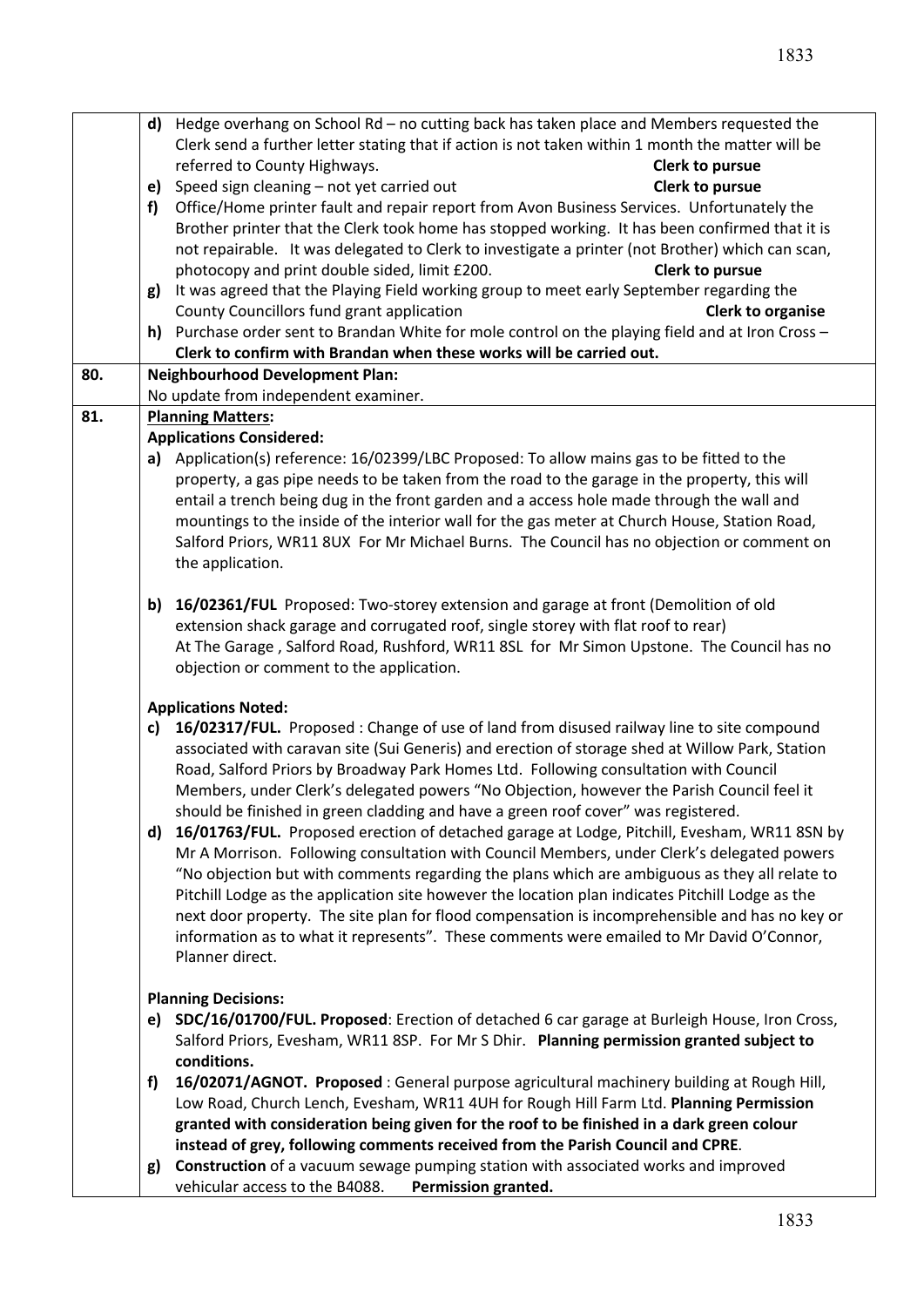|     |            | h) Hedgerow removal on School Road application from Severn Trent Water granted with 3             |  |  |  |  |  |
|-----|------------|---------------------------------------------------------------------------------------------------|--|--|--|--|--|
|     |            | conditions - the work be carried out within 2 years from 3 August 2016, the requirements to       |  |  |  |  |  |
|     |            | notify or obtain consents under other legislation or private agreements is observed and that the  |  |  |  |  |  |
|     |            | public footpath AL6 must remain open and unobstructed at all times.                               |  |  |  |  |  |
| 82. |            | <b>Playing Field:</b>                                                                             |  |  |  |  |  |
|     |            | a) Inspections - a fence Paling is missing and one partially damaged on fence between children's  |  |  |  |  |  |
|     |            | play area and the TOPs building. There are 3 fence posts on the scout hut side which are loose.   |  |  |  |  |  |
|     |            | Pete Batacanin to repair the fence posts. The fence paling will be investigated by Cllr Stedman.  |  |  |  |  |  |
|     |            | b) A Quote of £45 per play area for an unaccompanied annual playground inspection from            |  |  |  |  |  |
|     |            | Wicksteed Playscapes for the annual playground inspection was approved. Clerk to organise.        |  |  |  |  |  |
|     | c)         | Fence repairs - Pete Batacanin has replaced 3 fence paling on the gate and fence area adjacent    |  |  |  |  |  |
|     |            | to the skate park. He has replaced the top hinges of the same gate and fixed a new gate spring.   |  |  |  |  |  |
| 83. |            | Lengthsman:                                                                                       |  |  |  |  |  |
|     |            | a) Despite several texts to Terry Hunt, he has failed to respond and the works have not yet been  |  |  |  |  |  |
|     |            | carried out.                                                                                      |  |  |  |  |  |
|     | b)         | Clerk to check whether there are any contractual arrangements in place regarding the              |  |  |  |  |  |
|     |            | Lengthsman. Staffing committee to meet and consider the Lengthsman contract and report            |  |  |  |  |  |
|     |            | back to the Council. Clerk to arrange the meeting                                                 |  |  |  |  |  |
| 84. |            | Highways:                                                                                         |  |  |  |  |  |
|     |            | a) Council strimmer received from resident regarding the P3 volunteer scheme. At present it is    |  |  |  |  |  |
|     |            | being held in the parish office. Clerk to contact County Councillor Mike Brain to see if he is    |  |  |  |  |  |
|     |            | willing to drop it off to the County Council.                                                     |  |  |  |  |  |
|     |            | b) 3 out of 4 of the streetlights have been replaced, however the light outside number 38 Ban     |  |  |  |  |  |
|     |            | Brook was unable to be installed as a car was parked in the way. As the car has a SORN and not    |  |  |  |  |  |
|     |            | taxed, the Clerk to inform DVLA, SDC Streetscene and local police as the works cannot be          |  |  |  |  |  |
|     |            | carried out for safety reasons until the car is moved. It was noted that the new streetlights are |  |  |  |  |  |
|     |            | staying on all night although it was requested that they be set on part night timers. Clerk to    |  |  |  |  |  |
|     |            | contact the County Council engineers regarding this. Cllr Stedman to confer with Clerk            |  |  |  |  |  |
|     |            | regarding assets register and streetlight inventory                                               |  |  |  |  |  |
|     | c)         | Grit box outside 1 School Avenue has been knocked over - not on concrete base and grit all over   |  |  |  |  |  |
|     |            | the grass. Clerk to request Pete Batacanin to clear up.                                           |  |  |  |  |  |
| 85. |            | <b>Allotments:</b>                                                                                |  |  |  |  |  |
|     |            | a) Garden Allotment Payments: Still awaiting payments from Allotment Numbers 1, 2 & 9,            |  |  |  |  |  |
|     |            | awaiting deposit on allotment 10 and the remaining £8 from allotment numbers 4 & 5. Clerk to      |  |  |  |  |  |
|     |            | send final reminder stating that if payment is not received within 14 days then the lease will be |  |  |  |  |  |
|     |            | terminated.                                                                                       |  |  |  |  |  |
|     |            | b) Plot #10 restoration works - cultivation work has now been carried out and the plot occupied.  |  |  |  |  |  |
|     | C)         | The telephone number on the allotment sign is out of date. Members agreed to replace the          |  |  |  |  |  |
|     |            | telephone number with the email address as this is unlikely to change. Clerk to arrange with      |  |  |  |  |  |
|     |            | Sticky Media at Bidford.                                                                          |  |  |  |  |  |
| 86. |            | Community:                                                                                        |  |  |  |  |  |
|     | a)         | Mark Cargill (Ward Member) has proposed that Salford Priors share the expense of the              |  |  |  |  |  |
|     |            | calibration of the proposed speed radar gun with Alcester TC. The annual cost is £125 shared      |  |  |  |  |  |
|     |            | 50/50. Councillors approved this spend. Clerk to email Mark.                                      |  |  |  |  |  |
|     |            | b) Councillors confirmed the participation in the Warwickshire Voluntary Snow Warden Scheme       |  |  |  |  |  |
|     |            | 2016/17. Clerk to contact the organising officer Stephen Rawson and confirm the council           |  |  |  |  |  |
|     | agreement. |                                                                                                   |  |  |  |  |  |
| 87. |            | <b>Rights of Way:</b>                                                                             |  |  |  |  |  |
|     |            | a) Rights of Way Inspector had nothing to report.                                                 |  |  |  |  |  |
|     | b)         | Ragley Hall confirmed all their footpaths are clear, no response from other landowners written    |  |  |  |  |  |
|     |            | to. It was confirmed that all Alamo footpaths have been cleared. Clerk to send a thank you        |  |  |  |  |  |
|     |            | letter.                                                                                           |  |  |  |  |  |
|     |            |                                                                                                   |  |  |  |  |  |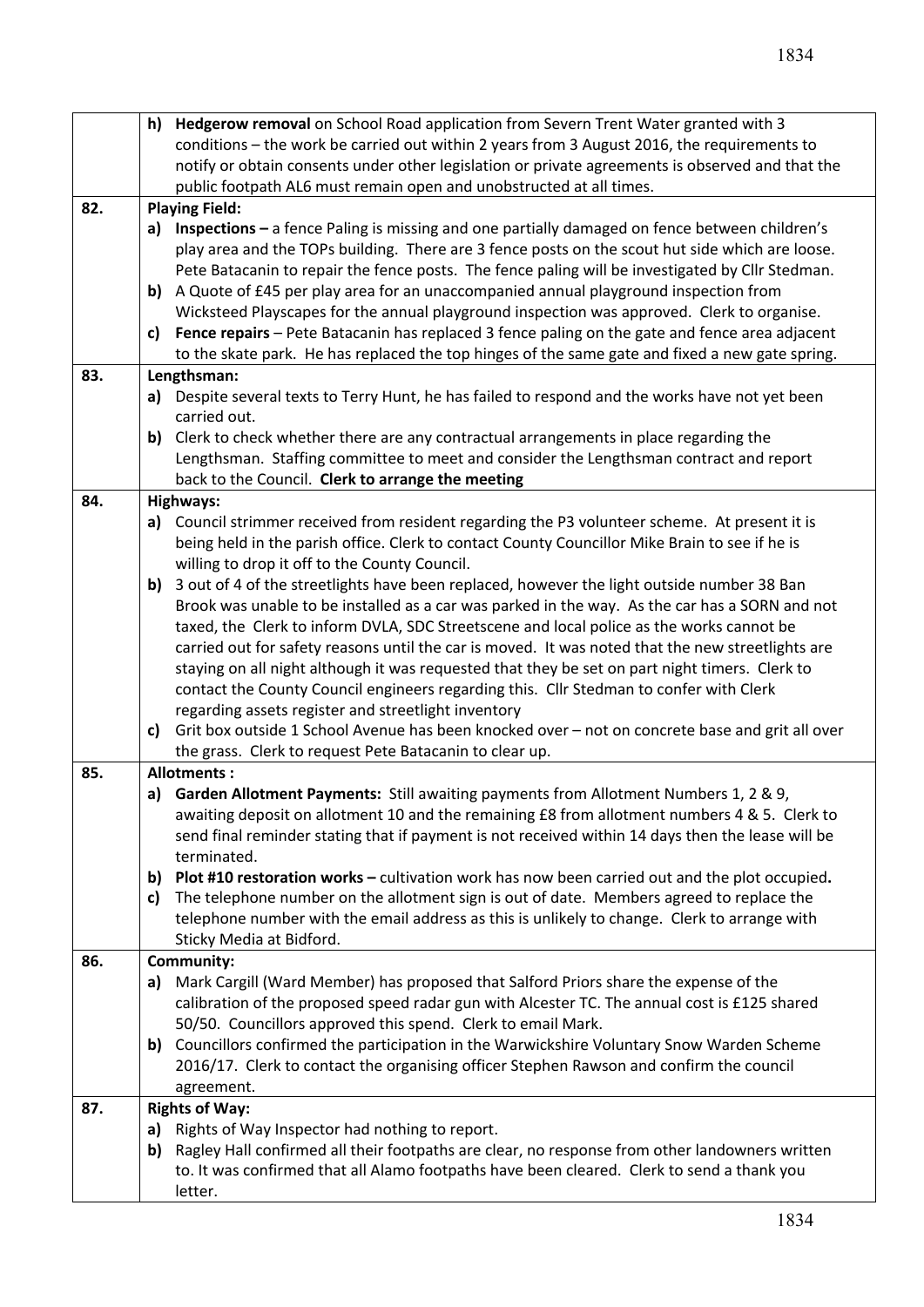|     | c) To receive an update report on the proposed walking party for footpath inspection $-$ to be                                                                                    |  |  |  |  |  |
|-----|-----------------------------------------------------------------------------------------------------------------------------------------------------------------------------------|--|--|--|--|--|
|     | considered at the next meeting.                                                                                                                                                   |  |  |  |  |  |
| 88. | The following matters were raised by Council Members:<br><b>Matters raised by Councillors:</b>                                                                                    |  |  |  |  |  |
|     | a) A Member reported on received two complaints regarding the lack of welfare facilities and                                                                                      |  |  |  |  |  |
|     | defecation in hedgerows and fields near the Angus Soft Fruit factory. This matter was raised during                                                                               |  |  |  |  |  |
|     | the recent meeting with Angus Soft Fruits and Clerk therefore to refer the matter to them as they                                                                                 |  |  |  |  |  |
|     | have an obligation to ensure this does not happen and welfare facilities are in place for overnight                                                                               |  |  |  |  |  |
|     | lorry drivers                                                                                                                                                                     |  |  |  |  |  |
|     | b) It was reported that the wall outside Salford House Care Home is suffering from considerable                                                                                   |  |  |  |  |  |
|     | base erosion and could fall over into the road and more so on to the pavement. Bearing in mind the                                                                                |  |  |  |  |  |
|     | recent issue with a wall in Bretforton with 2 children being injured Clerk was requested to inform                                                                                |  |  |  |  |  |
|     | County Highways and request a safety inspection.                                                                                                                                  |  |  |  |  |  |
| 89. | <b>Consideration of Correspondence Received:</b>                                                                                                                                  |  |  |  |  |  |
|     | a) Residents have raised concerns regarding the proposed charges for connection to Severn Trent                                                                                   |  |  |  |  |  |
|     | Water's new sewer system in the Rushford area. Members requested that Severn Trent Water                                                                                          |  |  |  |  |  |
|     | be invited to attend a separate meeting other than the Parish Council meeting and the                                                                                             |  |  |  |  |  |
|     | environment agency to be informed. Clerk to organise this with Severn Trent Water and inform                                                                                      |  |  |  |  |  |
|     | residents.                                                                                                                                                                        |  |  |  |  |  |
|     | b) A resident lodged his concern regarding fast moving tractors and trailers on Station Road and                                                                                  |  |  |  |  |  |
|     | School Road - Cllr Stedman considered that they are not breaking the speed limit and are                                                                                          |  |  |  |  |  |
|     | transporting grain from local area through to the Bickmarsh grain store, getting the harvest in as                                                                                |  |  |  |  |  |
|     | quickly as possible. There is nothing the Council can do as no vehicles were identified and the                                                                                   |  |  |  |  |  |
|     | situation will remedy itself shortly.                                                                                                                                             |  |  |  |  |  |
| 90. | <b>Correspondence To Note:</b>                                                                                                                                                    |  |  |  |  |  |
|     | a) Members noted the Planning Documents Legal Topic Note 60                                                                                                                       |  |  |  |  |  |
|     | b) Members noted the Anti-Social Behavior & Harassment Legal Topic Note 6                                                                                                         |  |  |  |  |  |
|     | Warwickshire Carers housing related support also noted.<br>c)                                                                                                                     |  |  |  |  |  |
| 91. | <b>Finance:</b>                                                                                                                                                                   |  |  |  |  |  |
|     | <b>Payments</b>                                                                                                                                                                   |  |  |  |  |  |
|     | The council gave consideration to the payments listed in Appendix A. Proposed by Cllr T<br>a)                                                                                     |  |  |  |  |  |
|     | Littleford, seconded by Cllr Green and payments were agreed by all Councillors.<br>It was agreed that Clirs James and Wright would sign cheques for payments listed in Appendix A |  |  |  |  |  |
|     | b)                                                                                                                                                                                |  |  |  |  |  |
|     | The Council noted the account balances reconciled with the Lloyds Bank Current Account statement                                                                                  |  |  |  |  |  |
|     | number 29 and Deposit Account statement number 9 issued 1 <sup>st</sup> August 2016:-                                                                                             |  |  |  |  |  |
|     |                                                                                                                                                                                   |  |  |  |  |  |
|     | Lloyds Deposit Account: £50,016.72                                                                                                                                                |  |  |  |  |  |
|     | Lloyds Current Account £44,295.91                                                                                                                                                 |  |  |  |  |  |
|     | <b>Total Fund Balance</b><br>£94,312.63                                                                                                                                           |  |  |  |  |  |
|     |                                                                                                                                                                                   |  |  |  |  |  |
| 92. | <b>Staffing &amp; Confidential:</b>                                                                                                                                               |  |  |  |  |  |
|     | Clerk confirmed she would like to pursue the Government's National Employment Savings Trust                                                                                       |  |  |  |  |  |
|     | (NEST) scheme. Clerk to organise.                                                                                                                                                 |  |  |  |  |  |
| 93. | <b>Date of Next Meeting:</b>                                                                                                                                                      |  |  |  |  |  |
|     | Council confirmed the date of the next Ordinary Parish Council Meeting on Wednesday 21 <sup>st</sup>                                                                              |  |  |  |  |  |
|     | September at 7.00pm in the Memorial Hall, Salford Priors - Cllr Wright tendered his apologies                                                                                     |  |  |  |  |  |
| 94. | Closure of Meeting: The Chairman closed the meeting at 20.10 hrs                                                                                                                  |  |  |  |  |  |

Chairman: \_\_\_\_\_\_\_\_\_\_\_\_\_\_\_\_\_\_\_\_\_\_\_\_\_\_\_\_\_\_\_\_\_\_\_\_\_\_\_\_\_\_\_\_\_\_Date:\_\_\_\_\_\_\_\_\_\_\_\_\_\_\_\_\_